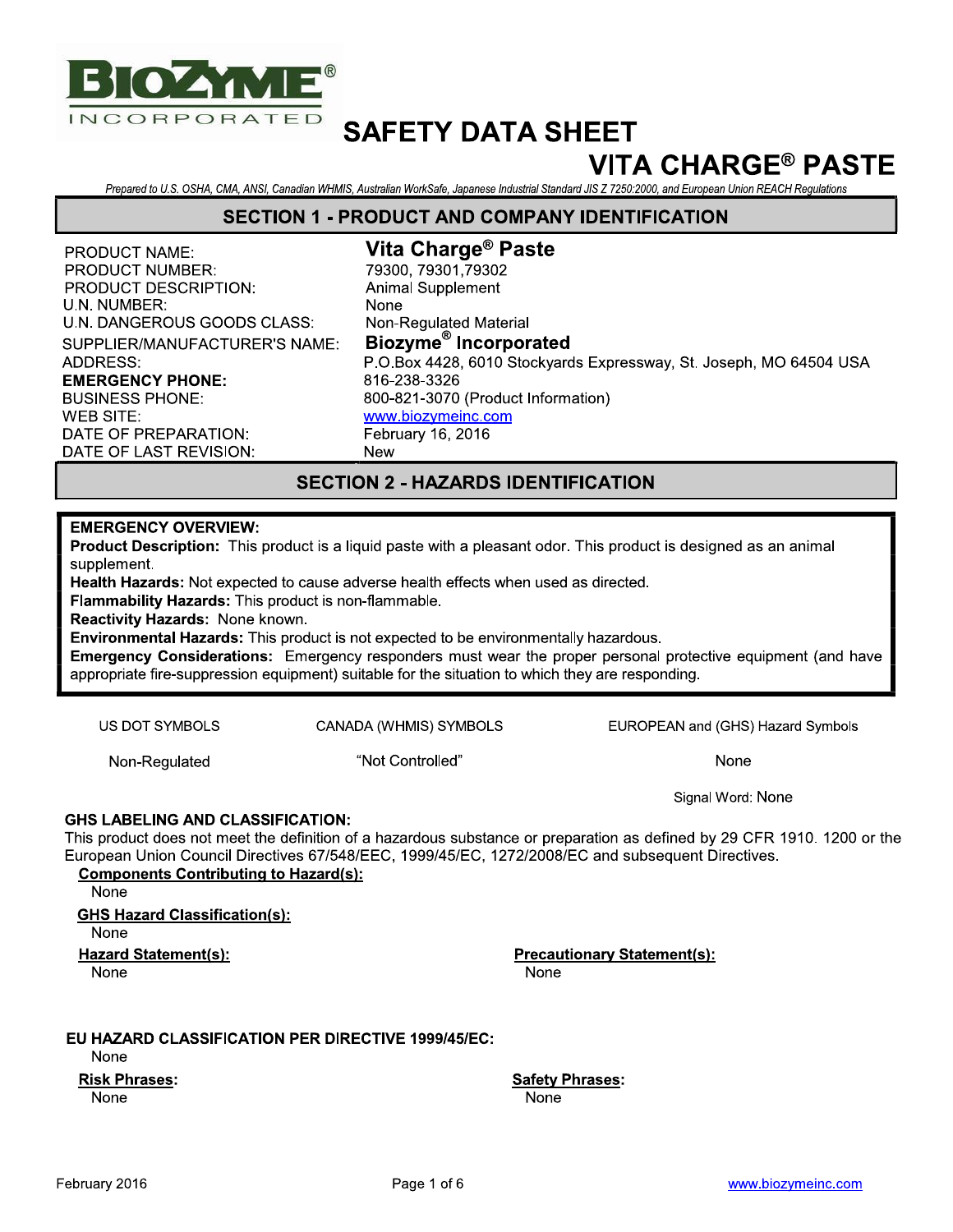

# **VITA CHARGE<sup>®</sup> PASTE**

#### **HEALTH HAZARDS OR RISKS FROM EXPOSURE:**

ACUTE: Contact with eyes may cause irritation. Prolonged or repeated exposure to skin may cause irritation. Prolonged inhalation of liquid may cause upper respiratory tract irritation, headache, nausea or other discomforts. Ingestion may cause gastrointestinal irritation.

**CHRONIC: None known** 

**TARGET ORGANS:** 

ACUTE: Eye, Respiratory System, Skin

CHRONIC: None Known

#### **SECTION 3 - COMPOSITION and INFORMATION ON INGREDIENTS**

| <b>HAZARDOUS INGREDIENTS:</b>                                                                                                                                  | CAS#          | <b>EINECS#</b>    | ICSC#             | WT <sub>%</sub> | <b>HAZARD CLASSIFICATION:</b><br><b>RISK PHRASES</b>            |
|----------------------------------------------------------------------------------------------------------------------------------------------------------------|---------------|-------------------|-------------------|-----------------|-----------------------------------------------------------------|
| Soybean Oil                                                                                                                                                    | 8001-22-7     | 232-274-4         | <b>Not Listed</b> | $<$ 45%         | <b>HAZARD CLASSIFICATION: None</b><br><b>RISK PHRASES: None</b> |
| AgriMos (Trouw)                                                                                                                                                | Not Assigned  | <b>Not Listed</b> | <b>Not Listed</b> | $20%$           | <b>HAZARD CLASSIFICATION: None</b><br><b>RISK PHRASES: None</b> |
| Amaferm 2x                                                                                                                                                     | Not Assigned  | <b>Not Listed</b> | <b>Not Listed</b> | < 15%           | <b>HAZARD CLASSIFICATION: None</b><br><b>RISK PHRASES: None</b> |
| Vit D-3 30000                                                                                                                                                  | Not Assigned  | <b>Not Listed</b> | <b>Not Listed</b> | 12%             | <b>HAZARD CLASSIFICATION: None</b><br>RISK PHRASES: None        |
| Dextrose Corn Sugar                                                                                                                                            | 50-99-7       | 200-075-1         | 0865              | < 10%           | HAZARD CLASSIFICATION: None<br>RISK PHRASES: None               |
| Soybean Meal                                                                                                                                                   | 68308-36-1    | 269-648-1         | <b>Not Listed</b> | <7%             | <b>HAZARD CLASSIFICATION: None</b><br><b>RISK PHRASES: None</b> |
| Dried Whey                                                                                                                                                     | 92129-90-3    | 295-890-2         | <b>Not Listed</b> | <7%             | <b>HAZARD CLASSIFICATION: None</b><br>RISK PHRASES: None        |
| Vitamin E                                                                                                                                                      | Not Assigned  | <b>Not Listed</b> | <b>Not Listed</b> | $< 6\%$         | HAZARD CLASSIFICATION: None<br><b>RISK PHRASES: None</b>        |
| Monodiglycerides                                                                                                                                               | 67701-32-0    | 266-951-0         | <b>Not Listed</b> | $< 5\%$         | <b>HAZARD CLASSIFICATION: None</b><br>RISK PHRASES: None        |
| 93 Hr Mag- Ox                                                                                                                                                  | 1309-48-4     | 215-171-9         | 0504              | $<$ 4%          | HAZARD CLASSIFICATION: None<br>RISK PHRASES: None               |
| DynaK                                                                                                                                                          | Not Assigned  | <b>Not Listed</b> | <b>Not Listed</b> | $<$ 4%          | <b>HAZARD CLASSIFICATION: None</b><br><b>RISK PHRASES: None</b> |
| Corn Starch                                                                                                                                                    | 9005-25-8     | 232-679-6         | 1553              | $<$ 4%          | <b>HAZARD CLASSIFICATION: None</b><br><b>RISK PHRASES: None</b> |
| <b>Vitamin B-12 600</b>                                                                                                                                        | Not Assigned  | <b>Not Listed</b> | <b>Not Listed</b> | $<$ 3%          | HAZARD CLASSIFICATION: None<br><b>RISK PHRASES: None</b>        |
| L-Ascorbate 99%                                                                                                                                                | $50 - 81 - 7$ | 500-066-2         | 0379              | $3%$            | <b>HAZARD CLASSIFICATION: None</b><br><b>RISK PHRASES: None</b> |
| Sel-Plex 2000 PPM                                                                                                                                              | Not Assigned  | <b>Not Listed</b> | <b>Not Listed</b> | $<$ 3%          | <b>HAZARD CLASSIFICATION: None</b><br><b>RISK PHRASES: None</b> |
| Zinc Proteinate                                                                                                                                                | Not Assigned  | <b>Not Listed</b> | <b>Not Listed</b> | $3%$            | HAZARD CLASSIFICATION: None<br><b>RISK PHRASES: None</b>        |
| Thiamine 100%                                                                                                                                                  | 59-43-8       | 200-428-3         | Not Listed        | $2\%$           | <b>HAZARD CLASSIFICATION: None</b><br><b>RISK PHRASES: None</b> |
| Manganese Protein                                                                                                                                              | Not Assigned  | <b>Not Listed</b> | <b>Not Listed</b> | $2\%$           | HAZARD CLASSIFICATION: None<br>RISK PHRASES: None               |
| Vitamin A 1000                                                                                                                                                 | Not Assigned  | <b>Not Listed</b> | <b>Not Listed</b> | $2\%$           | <b>HAZARD CLASSIFICATION: None</b><br><b>RISK PHRASES: None</b> |
| Balance of other ingredients are non-hazardous or less than 1% in concentration (or 0.1% for<br>carcinogens, reproductive toxins, or respiratory sensitizers). |               |                   |                   |                 |                                                                 |

NOTE: ALL WHMIS required information is included in appropriate sections based on the ANSI Z400.1-2010 format. This product has been classified in accordance with the hazard criteria of the CPR and the SDS contains all the information required by the CPR, EU Directives and the Japanese Industrial Standard JIS Z 7250: 2000.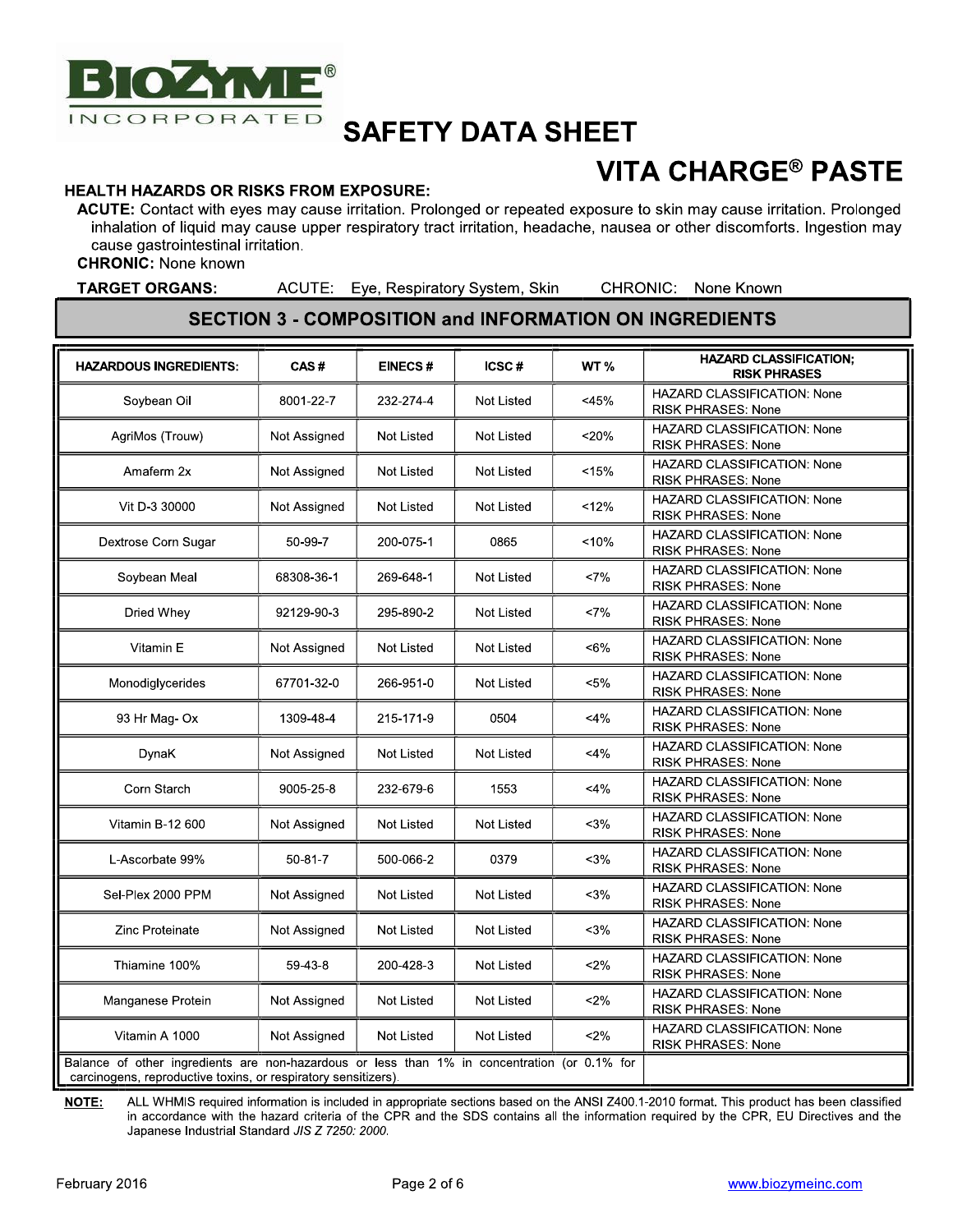

## **VITA CHARGE® PASTE**

## **SECTION 4 - FIRST-AID MEASURES**

EYE CONTACT: If product enters the eyes, open eyes while under gentle running water for at least 15 minutes. Seek medical attention if irritation develops.

SKIN CONTACT: Wash skin thoroughly after handling. Seek medical attention if irritation develops and persists. Remove contaminated clothing. Launder contaminated clothing before re-use.

**INHALATION:** If breathing becomes difficult, remove victim to fresh air. If necessary, use artificial respiration to support vital functions. Seek medical attention if breathing dificulty continues.

INGESTION: If product is swallowed, call physician or poison control center for most current information. If professional advice is not available, do not induce vomiting. Never induce vomiting or give diluents (milk or water) to someone who is unconscious, having convulsions, or who cannot swallow. Seek medical advice. Take a copy of the label and/or SDS with the victim to the health professional.

MEDICAL CONDITIONS AGGRAVATED BY EXPOSURE: Pre-existing respiratory system problems may be aggravated by exposure to this product.

RECOMMENDATIONS TO PHYSICIANS: Treat symptoms and reduce over-exposure.

### **SECTION 5 - FIRE-FIGHTING MEASURES**

| <b>FLASH POINT:</b><br><b>AUTOIGNITION TEMPERATURE:</b>                                   | Non-Flammable<br>Not Established                                                                                                                                                                                                                                                                                                                                                                                                                                                                   |
|-------------------------------------------------------------------------------------------|----------------------------------------------------------------------------------------------------------------------------------------------------------------------------------------------------------------------------------------------------------------------------------------------------------------------------------------------------------------------------------------------------------------------------------------------------------------------------------------------------|
| <b>FLAMMABLE LIMITS (in air by volume, %):</b>                                            | <b>Not</b><br>Not Established<br><b>Upper</b><br>Lower                                                                                                                                                                                                                                                                                                                                                                                                                                             |
| <b>FIRE EXTINGUISHING MATERIALS:</b>                                                      | $(LEL)$ :<br>Established<br>(UEL):<br>Carbon dioxide, foam, dry chemical, halon, water spray, dry sand,<br>limestone powder.                                                                                                                                                                                                                                                                                                                                                                       |
| UNUSUAL FIRE AND EXPLOSION HAZARDS:                                                       | None known.                                                                                                                                                                                                                                                                                                                                                                                                                                                                                        |
| Explosion Sensitivity to Mechanical Impact:<br>Explosion Sensitivity to Static Discharge: | Not Sensitive.<br><b>Not Sensitive</b>                                                                                                                                                                                                                                                                                                                                                                                                                                                             |
| <b>SPECIAL FIRE-FIGHTING PROCEDURES:</b>                                                  | Incipient fire responders should wear eye protection.<br>Structural<br>firefighters must wear Self-Contained Breathing Apparatus and full<br>protective equipment. Isolate materials not yet involved in the fire and<br>protect personnel. Move containers from fire area if this can be done<br>without risk; otherwise, cool with carefully applied water spray. If<br>possible, prevent runoff water from entering storm drains, bodies of<br>water, or other environmentally sensitive areas. |

### **SECTION 6 - ACCIDENTAL RELEASE MEASURES**

SPILL AND LEAK RESPONSE: Personnel should be trained for spill response operations.

SPILLS: Contain spill if safe to do so. Sweep or vacuum up and place in an appropriate closed container. Clean up residual material by washing area with water and detergent. Dike or retain dilution water or water from firefighting for later disposal. Dispose of in accordance with applicable Federal, State, and local procedures (see Section 13, Disposal Considerations).

## **SECTION 7 - HANDLING and STORAGE**

**WORK PRACTICES AND HYGIENE PRACTICES:** As with all chemicals, avoid getting this product ON YOU or IN YOU. Wash thoroughly after handling this product. Do not eat, drink, smoke, or apply cosmetics while handling this product. Avoid breathing dusts generated by this product. Use in a well-ventilated location. Remove contaminated clothing immediately.

**STORAGE AND HANDLING PRACTICES:** Keep the container tightly closed and in a cool, well ventilated place. Avoid freezing or excessive heat.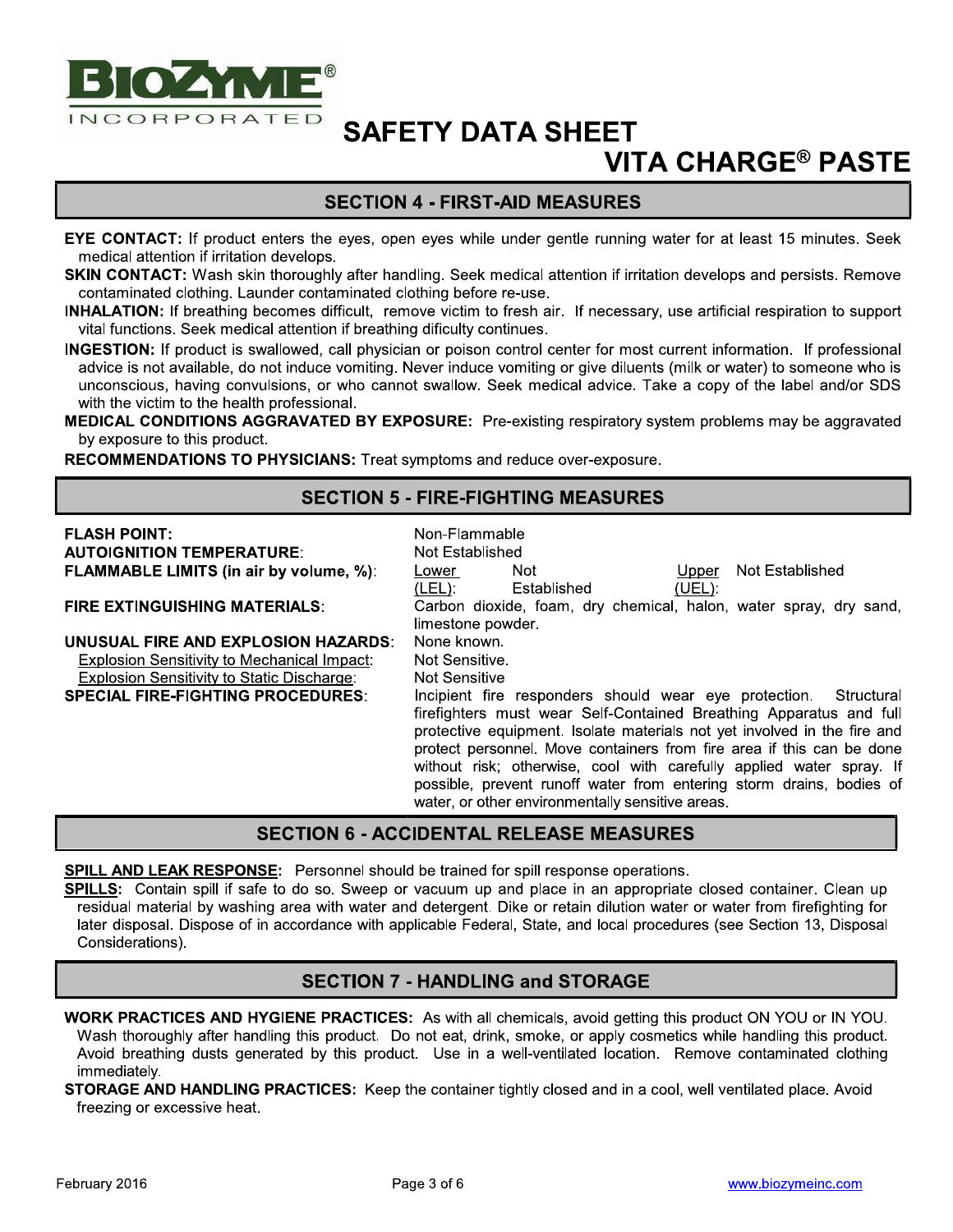

## **VITA CHARGE® PASTE**

## **SECTION 8 - EXPOSURE CONTROLS - PERSONAL PROTECTION**

#### **EXPOSURE LIMITS/GUIDELINES:** No data available.

Currently, International exposure limits are not established for the components of this product. Please check with competent authority in each country for the most recent limits in place.

VENTILATION AND ENGINEERING CONTROLS: Use with adequate ventilation to ensure exposure levels are maintained below the limits provided above. Use local exhaust ventilation to control airborne dusts.

The following information on appropriate Personal Protective Equipment is provided to assist employers in complying with OSHA regulations found in 29 CFR Subpart I (beginning at 1910.132) or equivalent standard of Canada, or standards of EU member states (including EN 149 for respiratory PPE, and EN 166 for face/eye protection), and those of Japan. Please reference applicable regulations and standards for relevant details.

RESPIRATORY PROTECTION: Maintain airborne contaminant concentrations below quidelines listed above, if applicable. If necessary, use only respiratory protection authorized in the U.S. Federal OSHA Respiratory Protection Standard (29 CFR 1910.134), equivalent U.S. State standards, Canadian CSA Standard Z94.4-93, the European Standard EN149, or EU member states.

EYE PROTECTION: Safety glasses or chemical goggles as appropriate to prevent eye contact. If necessary, refer to U.S. OSHA 29 CFR 1910.133 or appropriate Canadian Standards.

HAND PROTECTION: Use chemical resistant gloves to prevent skin contact. If necessary, refer to U.S. OSHA 29 CFR 1910.138 or appropriate Standards of Canada.

BODY PROTECTION: Use body protection appropriate to prevent contact (e.g. lab coat, overalls). If necessary, refer to appropriate Standards of Canada, or appropriate Standards of the EU, Australian Standards, or relevant Japanese Standards.

### **SECTION 9 - PHYSICAL and CHEMICAL PROPERTIES**

| <b>PHYSICAL STATE:</b>                            | Liquid paste                                        |
|---------------------------------------------------|-----------------------------------------------------|
| <b>APPEARANCE &amp; ODOR:</b>                     | This product is a liquid paste with a pleasant odor |
| <b>ODOR THRESHOLD (PPM):</b>                      | <b>Pleasant</b>                                     |
| <b>VAPOR PRESSURE (mmHg):</b>                     | Not Available                                       |
| <b>DENSITY:</b>                                   | Not Available                                       |
| <b>EVAPORATION RATE (<math>nBuAc = 1</math>):</b> | Nil                                                 |
| <b>BOILING POINT (C°):</b>                        | $212^{\circ}F$                                      |
| <b>FREEZING POINT (C°):</b>                       | $32^{\circ}F$                                       |
| pH:                                               | $6.0 - 6.5$                                         |
| SPECIFIC GRAVITY 20°C: (WATER =1)                 | 1.20                                                |
| <b>SOLUBILITY IN WATER (%)</b>                    | Nil                                                 |

## **SECTION 10 - STABILITY and REACTIVITY**

**STABILITY: Product is stable DECOMPOSITION PRODUCTS: None known. MATERIALS WITH WHICH SUBSTANCE IS INCOMPATIBLE: None known. HAZARDOUS POLYMERIZATION: Will not occur. CONDITIONS TO AVOID:** Contact with incompatible materials.

### **SECTION 11 - TOXICOLOGICAL INFORMATION**

**TOXICITY DATA:** Toxicity data available for this product:

No LD 50 Available

SUSPECTED CANCER AGENT: None of the ingredients are found on the following lists: FEDERAL OSHA Z LIST, NTP, CAL/OSHA, IARC and therefore is not considered to be, nor suspected to be a cancer-causing agent by these agencies.

**IRRITANCY OF PRODUCT:** This product is not expected to be a skin, eye or respiratory irritant. **SENSITIZATION OF PRODUCT:** This product is not considered a skin sensitizer.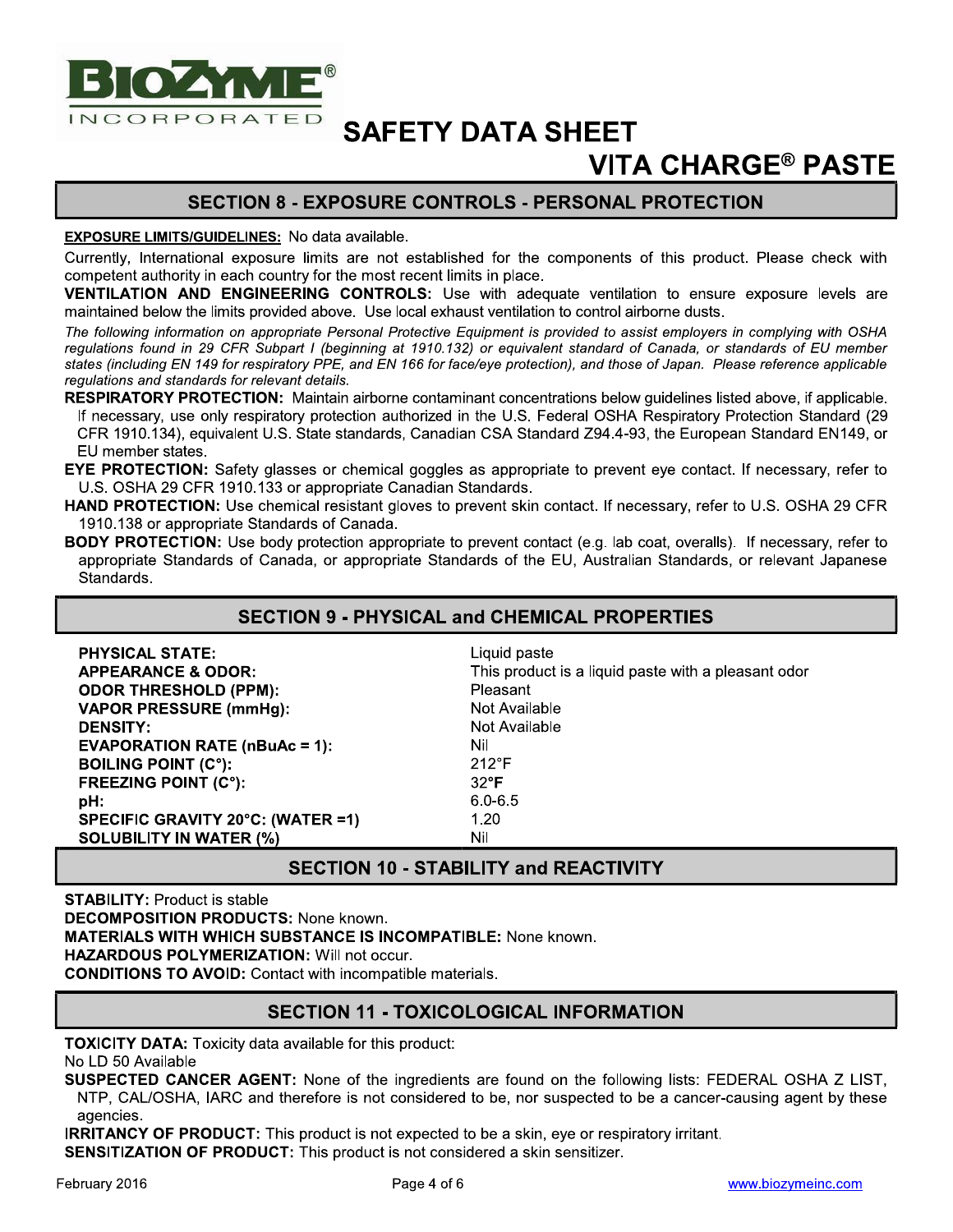

## **VITA CHARGE® PASTE**

**REPRODUCTIVE TOXICITY INFORMATION:** No information concerning the effects of this product and its components on the human reproductive system.

### **SECTION 12 - ECOLOGICAL INFORMATION**

#### ALL WORK PRACTICES MUST BE AIMED AT ELIMINATING ENVIRONMENTAL CONTAMINATION.

**ENVIRONMENTAL STABILITY:** No specific data is available for this product; however, this product is expected to be readily biodegradable

EFFECT OF MATERIAL ON PLANTS or ANIMALS: No evidence is currently available on this product's effects on plants or animals.

EFFECT OF CHEMICAL ON AQUATIC LIFE: These products may contain various levels of Zinc Sulfate which can have adverse effects on the aquatic environment.

#### **SECTION 13 - DISPOSAL CONSIDERATIONS**

PREPARING WASTES FOR DISPOSAL: Waste disposal must be in accordance with appropriate Federal, State, and local regulations, those of Canada, Australia, EU Member States and Japan.

**RCRA WASTE CODE: None EU WASTE CODE: None** 

### **SECTION 14 - TRANSPORTATION INFORMATION**

US DOT: IATA: IMO: ADR:

THIS PRODUCT IS NOT CLASSIFIED AS DANGEROUS GOODS AS DEFINED BY 49 CFR 172.101 BY THE U.S. DEPARTMENT OF TRANSPORTATION.

**PROPER SHIPPING NAME: Non-Regulated Material** 

**HAZARD CLASS NUMBER and DESCRIPTION: None** 

**UN IDENTIFICATION NUMBER: None** 

**PACKING GROUP: None** 

DOT LABEL(S) REQUIRED: None

#### **NORTH AMERICAN EMERGENCY RESPONSE GUIDEBOOK NUMBER (2004): None**

MARINE POLLUTANT: This product does not contain any ingredients that are classified by the DOT as a Marine Pollutant (as defined by 49 CFR 172.101, Appendix B)

**TRANSPORT CANADA, TRANSPORTATION OF DANGEROUS GOODS REGULATIONS:** 

This product is not classified as Dangerous Goods, per regulations of Transport Canada.

INTERNATIONAL AIR TRANSPORT ASSOCIATION (IATA):

This product is not classified as Dangerous Goods, by rules of IATA:

INTERNATIONAL MARITIME ORGANIZATION (IMO) DESIGNATION:

This product is not classified as Dangerous Goods by the International Maritime Organization.

EUROPEAN AGREEMENT CONCERNING THE INTERNATIONAL CARRIAGE OF DANGEROUS GOODS BY ROAD  $(ADR):$ 

This product is not classified by the United Nations Economic Commission for Europe to be dangerous goods. Harmonized Tariff Code None

### **SECTION 15 - REGULATORY INFORMATION**

### **UNITED STATES REGULATIONS**

**SARA REPORTING REQUIREMENTS:** This product is not subject to the reporting requirements of Sections 302, 304 and 313 of Title III of the Superfund Amendments and Reauthorization Act., as follows: None

TSCA: All components in this product are listed on the US Toxic Substances Control Act (TSCA) inventory of chemicals.